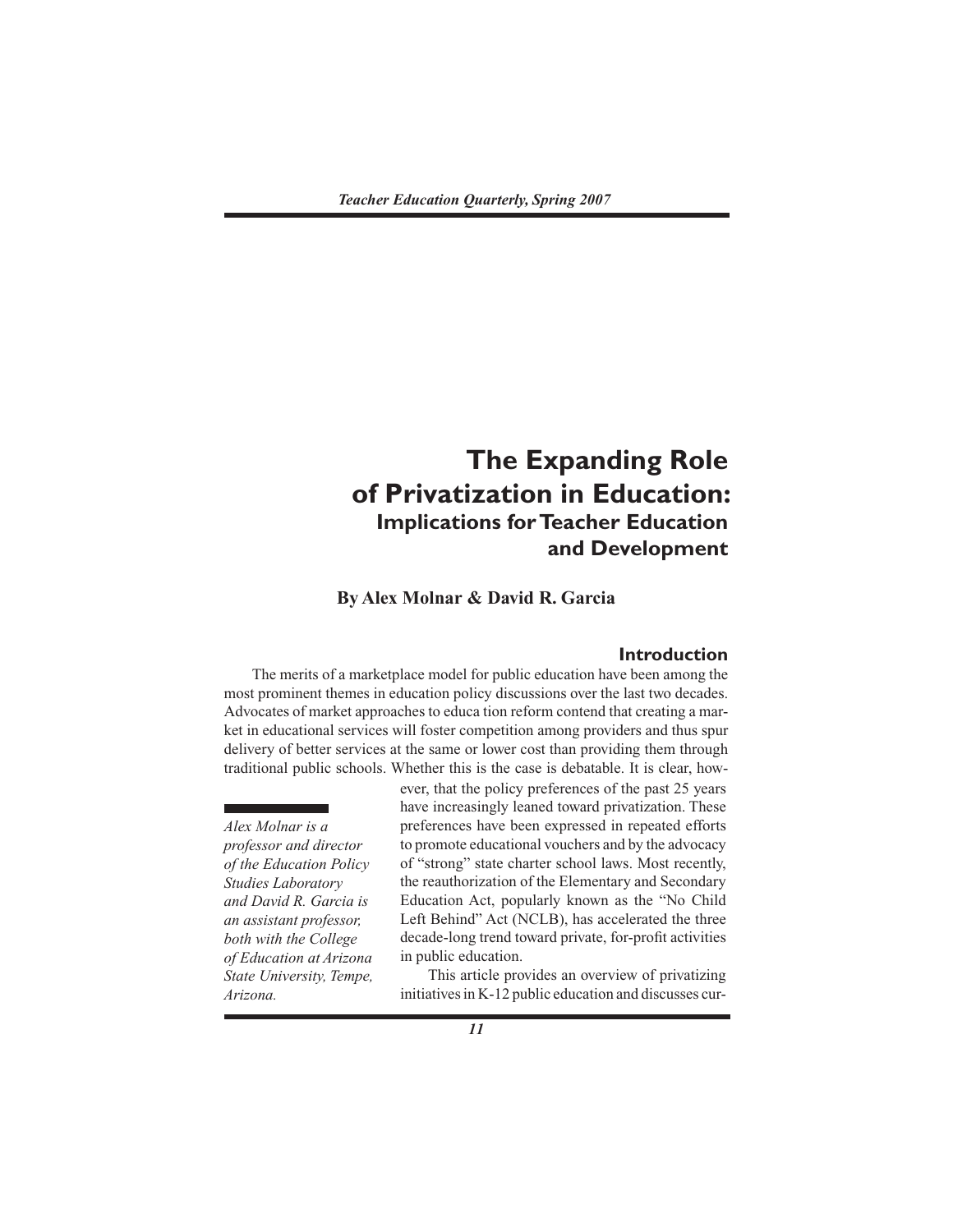rent policies that encourage the expanded involvement of the private sector. Also, we discuss the implications of privatizing activities for aspiring and practicing teachers.

## **The Growth and Scope of Entrepreneurship in Education**

 Within K-12 education, privatizing activity falls into two broad categories: overall management or operation of schools, and provision of supplemental educational services. Each is discussed in turn. Among the for-profit firms engaged in the management or operation of K-12 schools, only a small number actually own private schools and charge tuition to students. The bulk of entrepreneurial activity in the management or operation of K-12 education falls under the umbrella of what Wall Street analysts have dubbed the Education Management Organization (EMO) industry. Although the analogy is far from perfect, Wall Street coined the term EMO as an analog to Health Maintenance Organizations (HMOs) (Toch, 1996, p. 46). EMOs are for-profit firms such as Edison Schools and Mosaica, that are hired to manage public district schools or charter schools. Most often, for-profit firms manage charter schools as agents of not-for-profit charter holders.

Initially voucher programs seemed to offer the most significant opportunity for-profit firms to compete for public tax dollars. However, with vouchers getting little political traction, EMO growth has largely been fueled by state charter school legislation. Although charter schools are public schools operated with public funds, they are generally established by organizations independent of school districts and are given considerable freedom in their day-to-day operations in return for meeting contractual performance goals. In theory, charter schools are held accountable by the market because parents are given the right to "vote with their feet" and choose to enroll or withdraw their children from the charter school of their choice. Since state funding formulas are based on student enrollment, charter schools with insufficient enrollment, proponents argue, would be forced to close their doors. In contrast to voucher proposals, charter schools have enjoyed strong, bipartisan support, further contributing to their growth.

 At the federal level, the No Child Left Behind (NCLB) legislation favors the expansion of privatizing approaches to education through district to charter school conversions of schools labeled failing and by creating a market for supplemental education services. NCLB requires schools, in return for federal education aid, to conduct standardized testing annually in grades 3 through 8. Schools that fail to demonstrate Adequate Yearly Progress (AYP) face a series of "corrective actions" that escalate in severity if a school continues to under-perform according to NCLB standards. Sanctions for a school that has failed to achieve AYP after five consecutive years include privatizing options such as reopening as a charter school and contracting with an outside organization to manage the school.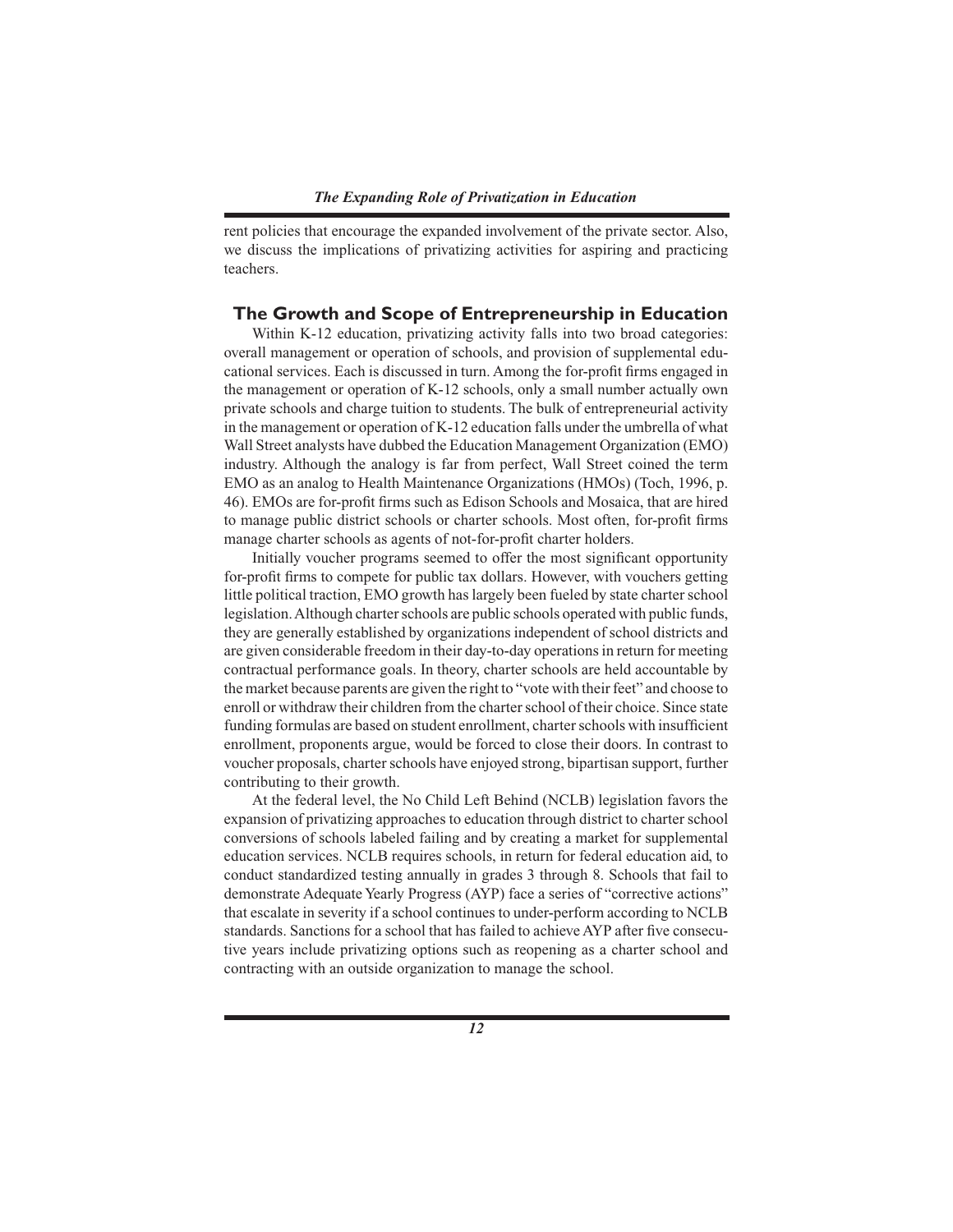## **The Growth of Education Management Organizations**

For-profit companies typically manage two forms of public schools: district public schools, which EMOs may manage under a contract with a local school district, and charter schools. Charter holders may include academic institutions, nonprofit foundations, and groups of parents, teachers, or both. Charter holders frequently contract with for-profit EMOs to manage charter schools on their behalf. Less often, EMOs hold charters directly (Molnar et al, 2004).

The Profiles of For-Profit Education Management Organizations (Profiles), an annual report that compiles information on for-profit EMOs that manage traditional and/or charter schools, has tracked the growth of EMOs for the past seven years. In 1989-1999, the first year of the report, 13 for-profit companies operated 135 schools in 15 states. In the most recent report (2005-2006), 51 education management organizations managed 521 schools, with a total enrollment of 237,179 students across 29 states and the District of Columbia. Over the past eight years, the number of EMOs has nearly quadrupled. Simultaneously, the number of schools managed by EMOs has nearly quadrupled as well (see Table 1).

 Charter schools account for a large and growing majority of EMO contracts: 84% of the privately managed schools covered in the 2005-2006 *Profi les*report are charter schools. Furthermore, EMOs enroll a large percentage of the total charter

| School Year | Number of<br>Companies<br>Profiled | Number of Schools<br>Managed by<br>Profiled<br>Companies | Number of States in<br>Which Profiled<br>Companies Operate |
|-------------|------------------------------------|----------------------------------------------------------|------------------------------------------------------------|
| 1998-99     | 13                                 | 135                                                      | 15                                                         |
| 1999-2000   | 20                                 | 230                                                      | 21                                                         |
| 2000-01     | 21                                 | 285                                                      | 22                                                         |
| 2001-02     | 36                                 | 368                                                      | 25°                                                        |
| 2002-03     | S4                                 | 406                                                      | 26™                                                        |
| 2003-04     | 51                                 | 463                                                      | 29۴                                                        |
| 2004-05     | 59                                 | \$35                                                     | 25°                                                        |
| 2005-06     | 51                                 | 521                                                      | 29۳                                                        |

Table 1: Number of Companies, Schools, and States Profiled by Year.

\*Includes the District of Columbia.

Source: Alex Molnar, David Garcia, Carolyn Sullivan, Brendan McEvoy, & Jamie Joanou, Profiles of For-Profit *Education Management Organizations, 2004-2005* (Tempe, AZ: Education Policy Studies Laboratory, Commercialism in Education Research Unit, Arizona State University, 2005).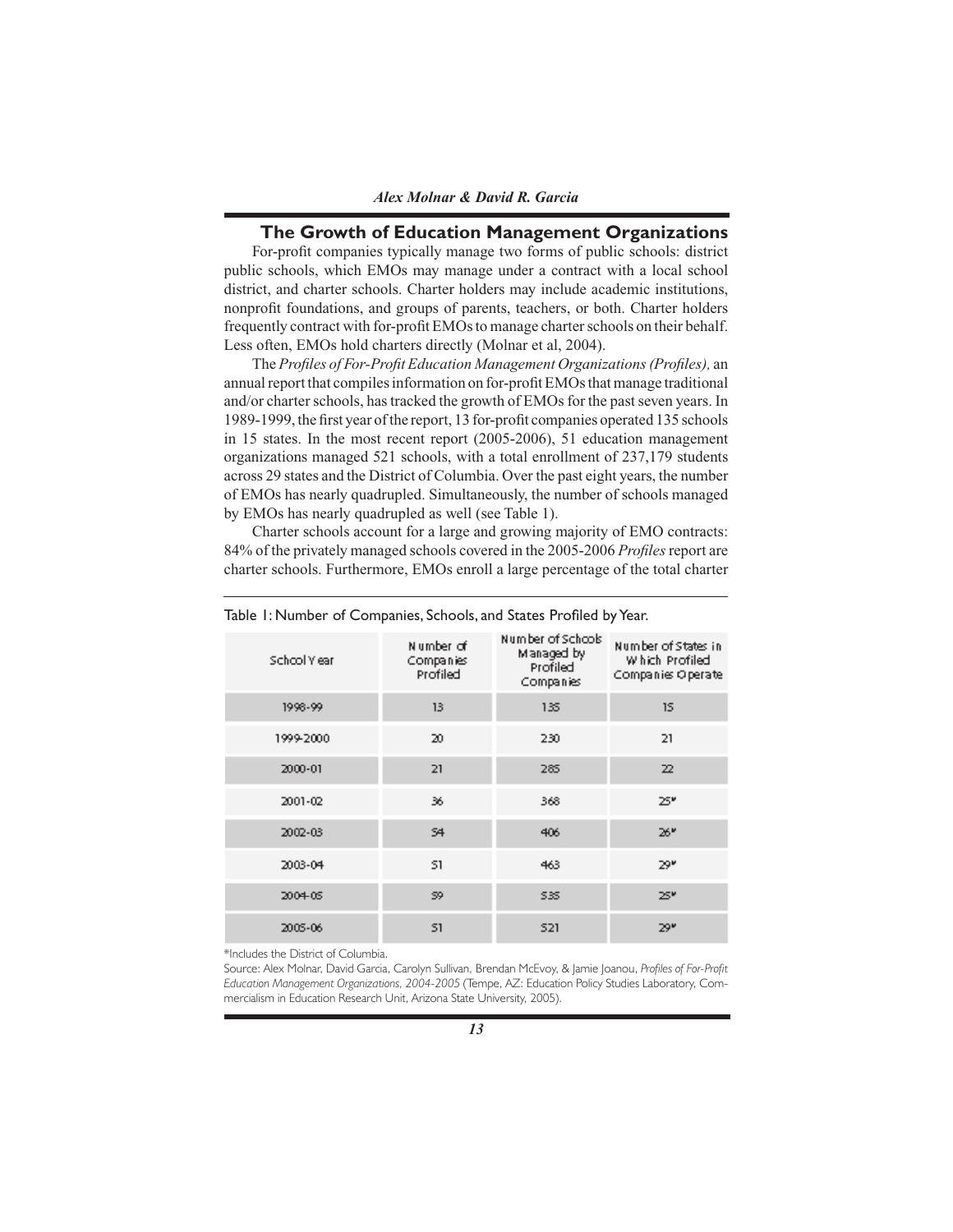school population nationwide. In 2005-2006, the 51 EMOs in the *Profi les* report account for 25% of all students enrolled in charter schools. A closer look at EMO enrollment counts reveals that EMO-managed charter schools represent enroll an even larger share of primary charter school students, 36% of all charter primary school students are enrolled in the EMO-managed charter schools tracked in the *Profiles* report (Molnar et al, 2006). These data suggest that for-profit firms have concentrated their efforts on primary schools. This may be because primary education is less expensive than middle- and high-school education. The implications of EMO enrollment patterns are discussed in more detail later in the article (see Table 2).

 "Virtual schools" represent another source of growth in the EMO industry. These schools, sometimes also known as "online charter" or "virtual charter" schools, offer an Internet-based curriculum outside of the conventional brick-and-mortar setting of traditional public and charter schools, and they frequently cater to children who were previously home-schooled. Where legislation has enabled such schools, state education dollars pay for children who enroll in them. The definition of virtual schools is imprecise, and depending on the definition, the number of such schools and number of students enrolled in them varies widely. For example, according to *Newsweek* about 2,400 virtual schools serve 40,000 to 50,000 students (Fording, 2004). The 2005-2006 *Profiles* identifies four companies managing virtual schools (Molnar et al, 2006). The National Association of Charter School Administrators (NACSA) directory lists four "Virtual School Management Organizations," three of them for-profit firms (National Association of Charter School Authorizers, 2005a, 2005b).

# **No Child Left Behind**

# **and Supplementary Education Services**

 No Child Left Behind (NCLB) includes a number of provisions encouraging the growth of for-profit education activity, in the form of both district to charter school conversions as well as a variety of supplemental educational services. By

|                                                                       | Primary | Middle | High    | Other <sup>x</sup> | All School<br>Levels |  |
|-----------------------------------------------------------------------|---------|--------|---------|--------------------|----------------------|--|
| Number of Students Enrolled<br>in AIIC harter Schools                 | 310,860 | 53,338 | 132,676 | 185, 210           | 682,050              |  |
| Percentage of Students<br>Enrolled Charter Schools<br>Managed by EMOs | 46.3%   | 5.7%   | 21.1%   | 14.8%              | 25.1%                |  |

Table 2: U.S. Charter School Enrollment by School Level, 2005-2006.

Note: Non-charter schools and virtual charter schools are excluded from these data.

\*According to the Common Core of Data, "other" schools are defined as schools that do not fall within the grade level configurations of primary school, middle school, or high school.

Source: Alex Molnar, David Garcia, Carolyn Sullivan, Brendan McEvoy, & Jamie Joanou, Profiles of For-Profit *Education Management Organizations, 2004-2005* (Tempe, AZ: Education Policy Studies Laboratory, Commercialism in Education Research Unit, Arizona State University, 2005).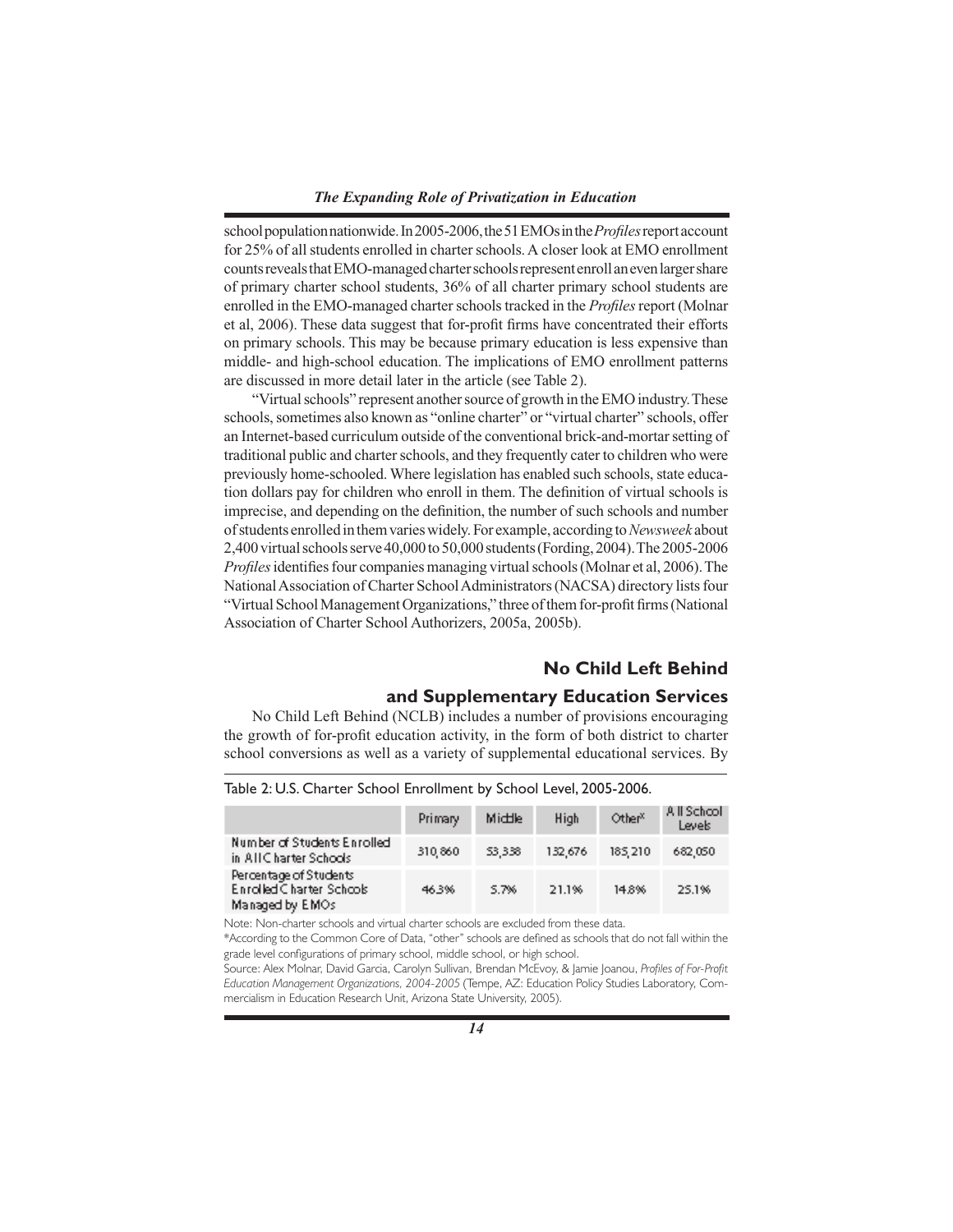one estimate, NCLB has created a \$20 to \$30 billion market for various in-school services provided by private, for-profit contractors (Association of Community Organizations for Reform Now, 2004).

 NCLB not only creates a market for private providers, it keeps public schools out of the lines of business it creates. NCLB explicitly forbids schools themselves from providing federally funded tutoring if the school has failed to achieve AYP for two consecutive years (Banchero, 2004). Instead, the schools are required to contract with outside providers for tutoring, effectively creating a federally subsidized market for private tutoring firms. The result has been a spur to a private tutoring industry that by one estimate was projected to generate as much as \$200 million in 2005 (Saulny, 2005). Founded in 1979, Sylvan Learning Centers (now a unit of Educate, Inc. [Educate Inc., undated; Sylvan Learning Center, undated]), for example, provides private tutoring services. Edison Schools reports that in the 2005-2006 school year, it had contracts to serve 330,000 students (Edison Schools, undated). But of those, just 59,700 were actually enrolled in Edison-managed schools; the rest were in some way involved with other Edison services. Thus, while Edison's school-management business is stagnant, the company has grown as a result of diversifying into other educational services (Edison Schools, undated; Molnar et al., 2006). Edison Schools, for example, markets a product line, Tungsten Learning Achievement Management Solutions, that targets schools seeking to raise school test scores. Tungsten's services appear to mainly involve continuing, on-line assessment of students, professional development for teachers, and consulting on "best practices" in education (Wujcik, 2003). Indeed, Edison has expanded well beyond its core school-management business to offer private tutoring; operate summer schools; provide test preparation services and programs; sell curriculum materials; offer in-service training for teachers; and, through Edison Alliance, help schools and districts meet their NCLB AYP targets (Edison Schools, 2004).

 The expansion of public educational services to the private sector is not surprising, in light of explicit White House advocacy of privatization as a desired strategy for reorganizing public services (Varian, 2005; White House, 2005). The growth of EMO-managed schools and other privately-managed services has been accompanied by an increase in media and thus public interest in the industry. The annual Arizona State University Commercialism in Education Research Unit report on trends in schoolhouse commercialism has tracked and analyzed trends in schoolhouse commercialism since 1990. The reports document media references to eight categories of schoolhouse commercializing activities. One of the categories is school privatization.<sup>1</sup> The number of media references to school privatization varies considerably from year to year. Despite the year to year variability, the increase in the number of media references to school privatization is remarkable. Between 1990 and June 2005, the annual number of references to school privatization had increased over tenfold, from 47 to 592 (Molnar & Garcia, 2005; Molnar, 1996; Molnar, 1998; Molnar, 1999; Molnar & Morales, 2000; Molnar & Reaves, 2001;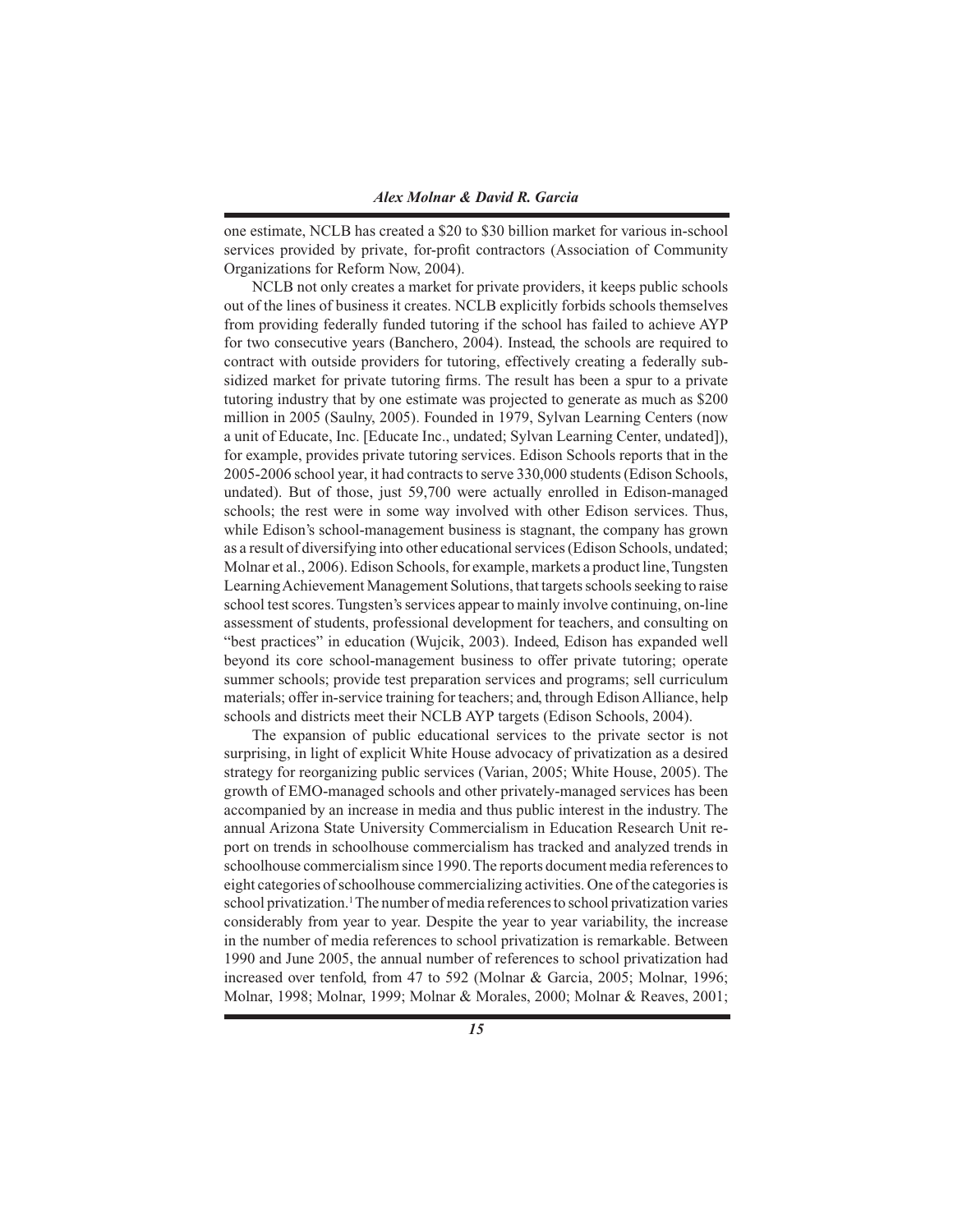Molnar, 2002; Molnar, 2003).<sup>2</sup> This dramatic increase illustrates that public attention about privatization in public education has extended well beyond public policy think tanks to reach average American citizens.

# **Privatization Activities in Public Education**

# **and Implications for Teachers**

 The growing emphasis on privatization in education has an impact on teachers. It is therefore important that aspiring and practicing teachers understand the nature, extent, and implications of private sector involvement in public education. Teachers should be aware of how the workings of EMOs, in the pursuit of profit, may influence the school environment and quality of instruction students receive in for-profit schools.

As with any organized profit venture, EMOs operate according to business models. In general, for example, the EMO business model appears to include large schools, standardized curriculum and inexperienced teaching staffs that experienced a high rate of turn over. Also, EMOs are not generally required to provide the same detailed information about budget and other matters as are public schools.

#### *Business Models*

 In general, charter schools are smaller than traditional public schools. According to an analysis of the 2003-2004 Common Core of Data, the national average size of K-8 charter elementary schools (354 students) was considerably smaller than district schools (708 students) and the average enrollment of charter high schools serving grades 9-12 (254 students) was also substantially smaller than district schools (1149 students) (Molnar et al, 2006, Appendix).

 In contrast, EMO-managed charter schools are generally larger than other charter schools. The 2005-2006 *Profiles* tracks "large EMOs," defined as those companies managing 10 or more schools. Among the charter schools managed by large EMOs, 66% have enrollments exceeding the average U.S. charter school enrollment. The majority of students attending charter schools run by eight of the 12 large EMOs are in schools with enrollments that exceed the national average for comparable charter schools (these comparisons exclude virtual charters) (Molnar et al, 2006).

 Charter schools run by large EMOs, however, are not only large compared to other schools in the charter school sector. One in five of large EMO-run charter schools have enrollments above the average U.S. district school enrollment. In fact, the majority of students attending charter schools managed by Charter Schools USA and half of the students in charter schools managed by Imagine Schools are attending schools that are larger than the national average for district schools (Molnar et al, 2005). It is not unreasonable to conclude that the larger enrollments of schools managed by large EMOs is the result of a strategic business decision to increase profits by increasing school size, particularly at the primary level, where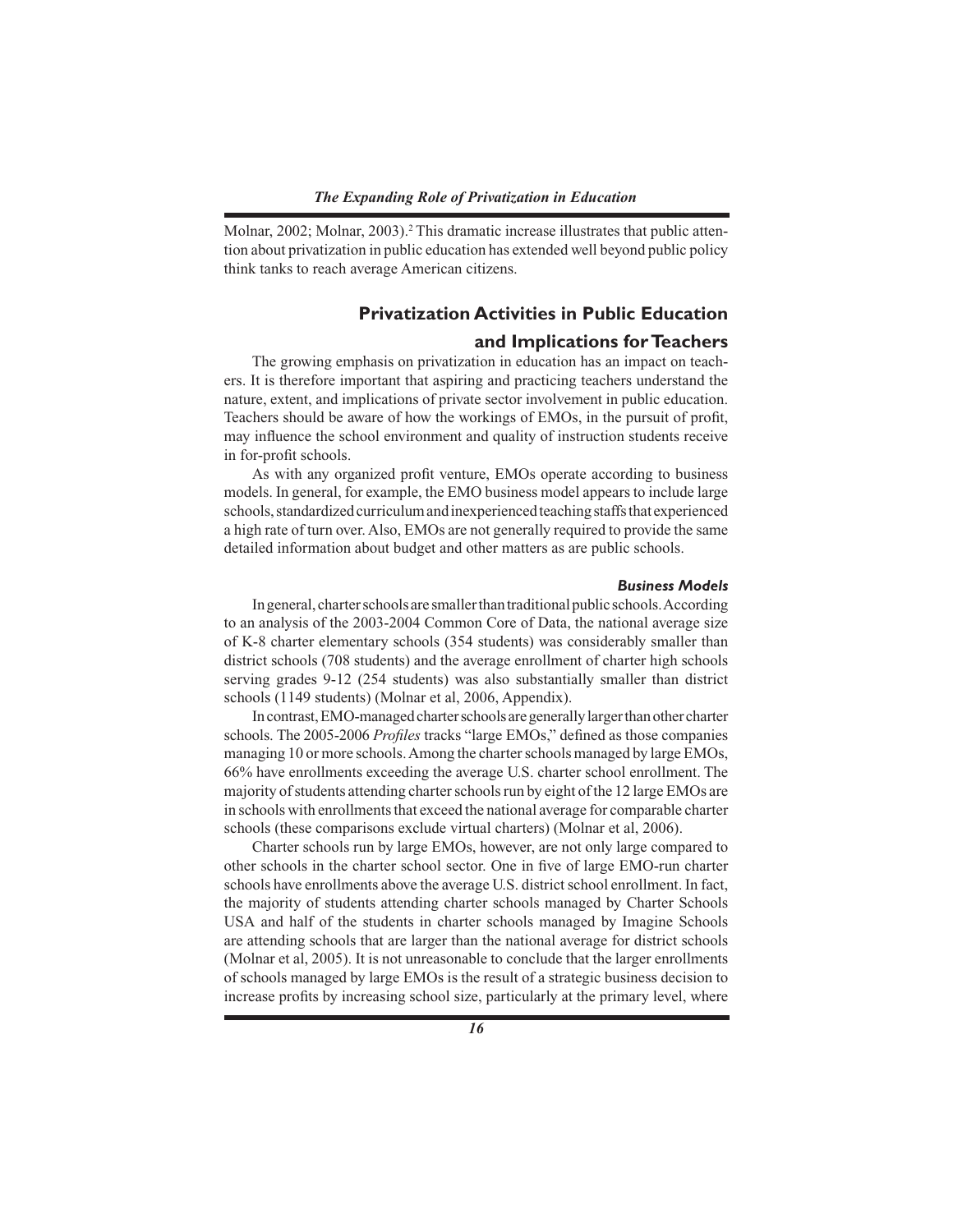the cost of providing education is relatively cheaper than at the middle or high school levels. Cutting costs may be another reason why market oriented charter schools, characterized as profit driven and most likely to enroll more students and take other cost-cutting measures in order to maximize profits, may be "cropping" off" service to special education students and English language learners. These students may be excluded from market-oriented charter schools because they face academic challenges that make them harder and more costly to educate (Lacerino-Paquet et al, 2002).

 The business models of EMOs also emphasize standardized curriculum across campuses in an effort to differentiate their schools from others through "branding." Similar to branding in other corporate contexts, the primary motive of such efforts is draw more students by providing an identifiable product. This objective can conflict with aspects of a professional educational environment that quality teachers may find desirable such as greater autonomy and flexibility.

 Further, Sharon Nichols, Gene Glass, and David Berliner have observed that at the primary-school level, achievement outcomes are most readily influenced by standardized curriculum using drill-and-practice-oriented instruction (Nichols, Glass & Berliner, forthcoming). Such methods tend to require less training and talent among staff and can produce short-term test improvement regardless of long-term achievement. The resulting combination of cost-savings and the appearance of quick results may render such strategies appealing to EMOs, regardless of whether they produce long-term benefits for students.

 Due to the labor intensive nature of providing education, it may be impossible to operate schools as a profitable endeavor for the long term. This uncertainty creates economic tensions for for-profi t schools as they search for opportunities to maximize profits through reducing staffing costs. In the most extreme case of opportunistic staffing, the emergence of "virtual" schools challenges the fundamental role of the teacher in providing education.

Approximately 70-80% of school budgets is for personnel: salaries and benefits of teachers and administrators (Picus, 2000; Levin, 2001; Robinson & Protheroe, 1992). Thus the most obvious strategy to seek a profit is to reduce personnel costs. The simplest way to reduce personnel costs is to reduce teacher pay, which is most easily accomplished by hiring teachers with less experience and fewer qualifications or hiring fewer teachers and increasing class size. In fact, Edison founder Christopher Whittle, in his new book *Crash Course: Imagining a Better Future for Public Education*, recommends *raising* teacher salaries, but cutting the *number* of teachers in half and have children "working on their own" for half of the time (Whittle, 2005; Ewers, 2005).

By way of example, let's consider the staffing possibilities for a new for-profit firm that just entered the education field. In order to hold down costs, the firm hires a cadre of young, inexperienced teachers with only the minimal level of academic qualifications. Over time, those teachers will gain experience and, presumably, in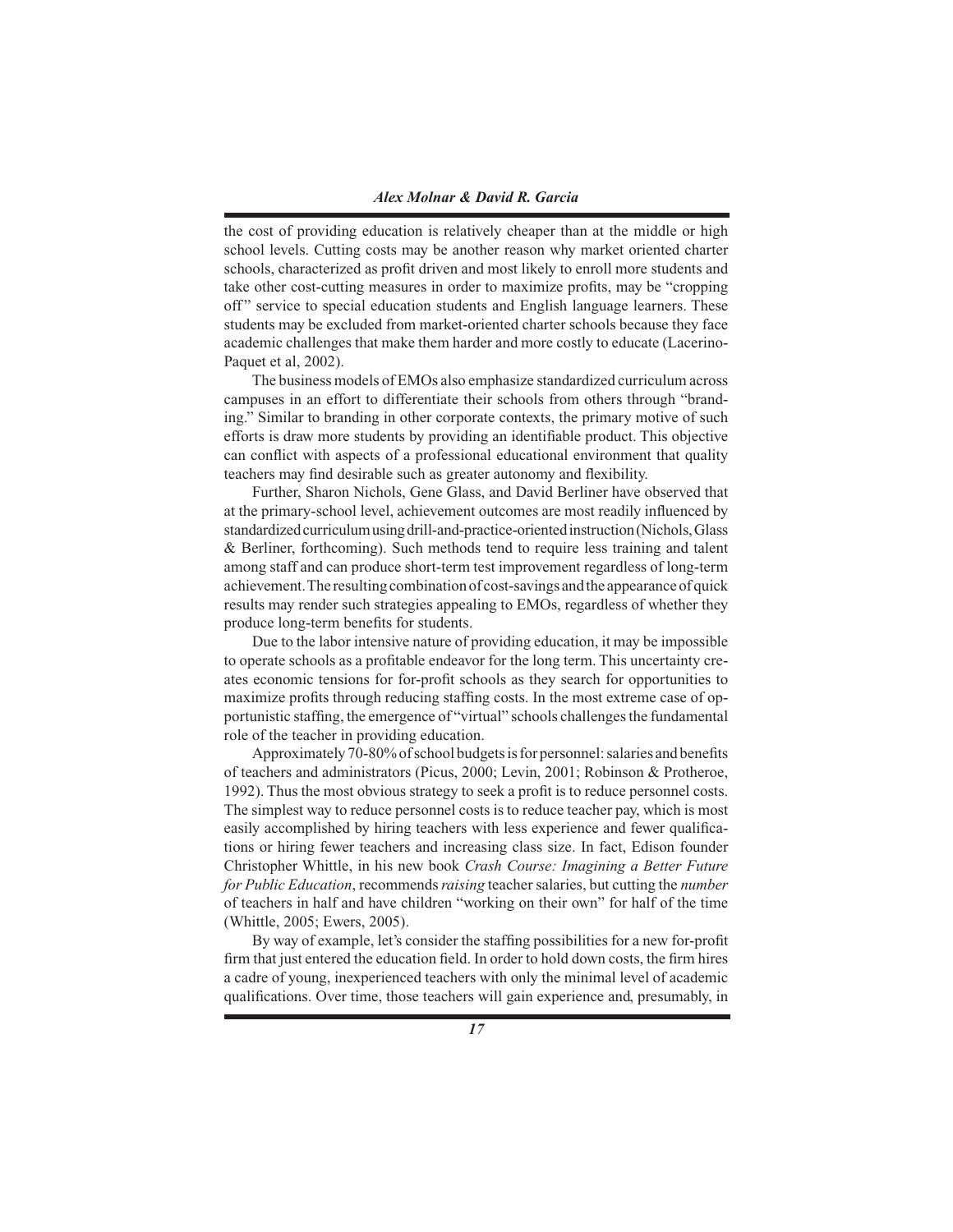qualifications (for instance, by obtaining advanced degrees or otherwise undergoing professional development training). Thus, there is a built-in escalation of costs that will, in time, erode profitability.

Such conditions set up a likely scenario in which a for-profit school can profit in the beginning—particularly in comparison with a district school that has a staff of higher-paid, more experienced teachers—but soon lose its advantage as labor costs rise. The only other alternative would be for the for-profit school to accept a high turnover of staff and compensate with a highly standardized curriculum: a model that closely resembles that of for-profit higher-education institutions such as the University of Phoenix. The potential downside of high staff turnover includes low staff morale and jeopardizing the quality of the education program.

Virtual schools may offer another way around the central dilemma that for-profit educational firms face in two ways: by eliminating the costs of school infrastructure, and by using technology to enable an individual teacher to reach many more students. It is unknown, however, whether virtual schools will be able to expand significantly beyond the home school market, and whether they will succeed in diverting significant numbers of students from conventional public schools.

 It's not clear, however, whether any of these strategies will succeed in the long term, either in yielding profits for investors or in producing a significant and sustainable gain in educational outcomes. To the extent that EMOs are profitable, they can be expected to spark some degree of suspicion or resentment on the part of the public, particularly if those profits—or non-educational costs such as marketing, advertising, executive salaries, and the like—are perceived as coming at the expense of quality instruction or teacher professionalism.

Taken together, these findings suggest a three-pronged strategy for for-profit school management firms to drive up test scores, win more business, and generate larger profits: increase school size, implement a standardized curriculum focusing on drill and practice, and staff schools such that personnel costs are kept low. It should be noted, however, that the business model of EMOs stands in stark contrast to the visions that animate educational entrepreneurship and that inspired the charter school movement: greater autonomy, heightened flexibility, small schools, individualized curriculum, and community control. Furthermore, this approach also runs counter to parental preferences because parents consider small schools as a positive feature of charter schools (Solomon, 2003).

#### *Lack of Transparency*

 Despite claims that market-oriented policies provide greater accountability, the means by which for-profit schools are held accountable to both external granting agencies and the operation of internal governance structures are not transparent. As a result of incomplete information, teachers should expect little insight into when and why for-profi t schools close operation and teachers should anticipate limited guidance on how to affect change within larger EMO governance structures. The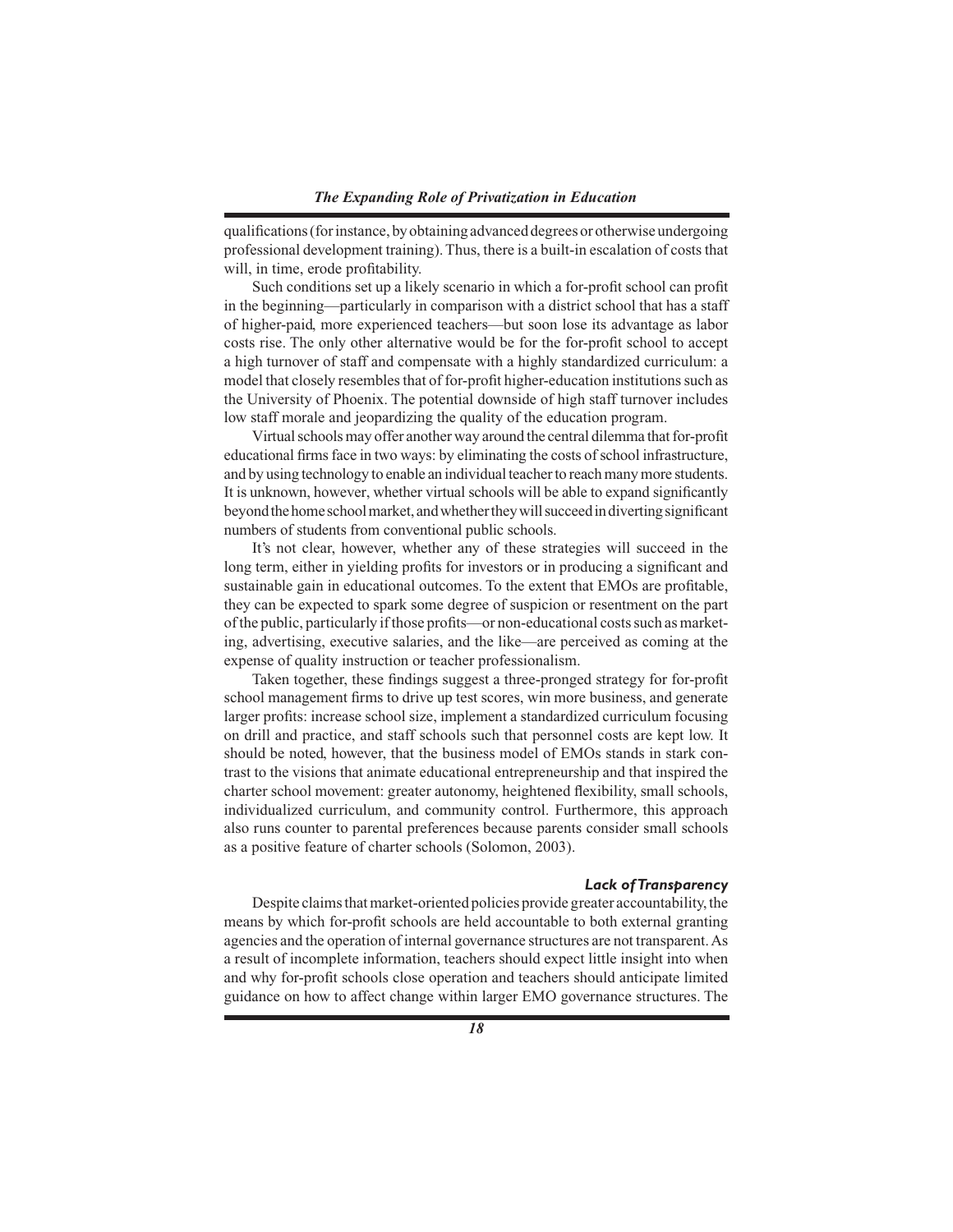democratic structures that teachers are familiar with in the public school system are not applicable to school governance in for-profi t education sector.

The governance structures of for-profit companies are often obscured from public view. Therefore, much of what the public knows about the governance of for-profit firms comes from anecdotal accounts. What we do know is that the governance structures of EMOs can be difficult to navigate. For example, sometimes for-profit companies set up non-profit entities that appear to be little more than fronts for the for-profit firm, as in the case of Planagement and Eagle Academies of Texas. Eagle Academies is a non-profit charter school chain that shares an office with the for-profit management firm Planagement. An article in the *Austin American Statesman* revealed that the two companies are often hard to distinguish, sharing, besides the office, a receptionist, a conference room, and company vehicles. While Eagle reported it retained Planagement to manage its finances, the newspaper reported that Planagement's involvement extended to recommending candidates for Eagle's board, supplying the curriculum, and rotating management between Planagement and Eagle so as to avoid violating a state law that bars charter school administrators from having a "substantial" financial interest in management companies (Embry, 2004). "Unlike public schools, Eagle and many other charter schools don't hold public elections for board positions. Parents who are unhappy with an Eagle school can't run for the board or support a favorite candidate," the article reported (Embry, 2004).

 The *Austin American Statesman* article also reported that Eagle spends nearly twice as much as the state average on administration while spending half as much on instruction. This kind of financial management is in direct contrast to the claims of EMO supporters, who believe EMOs can save money on administration while increasing achievement. As Eagle enters the virtual school business and eliminates the overhead involved in traditional brick and mortar, its profit margin further increases (May, 2004). It is for these and other reasons that concern over the propriety of for-profi t companies managing charter schools has led three states, Hawaii, Mississippi, and Tennessee, to pass laws banning charter schools from entering into such contracts ("Our view. . . ," 2004).

The dearth of available information is a significant policy issue because there is a lack of public accountability for the tax dollars that support for-profit firms. For example, K12 Inc. manages the California Virtual Academies (CVA), a network of virtual public charter schools founded in the summer of 2002 (California Virtual Academies, undated). The state of California pays CVA \$4,700 for each enrolled student. Of that, \$600 per child is paid to K12 as a management fee, and another \$1,800 per child is paid to K12 for curriculum (Digitale, 2004). That leaves \$2,300 per student that apparently stays with CVA, but it is not clear where that money goes or for what it is used. At \$4,700 each for the 1,200 students reportedly enrolled in CVA in 2004, the company, which does not disclose financial data, appears to have grossed \$5.6 million that year.

The general lack of transparency under which virtual schools operate seems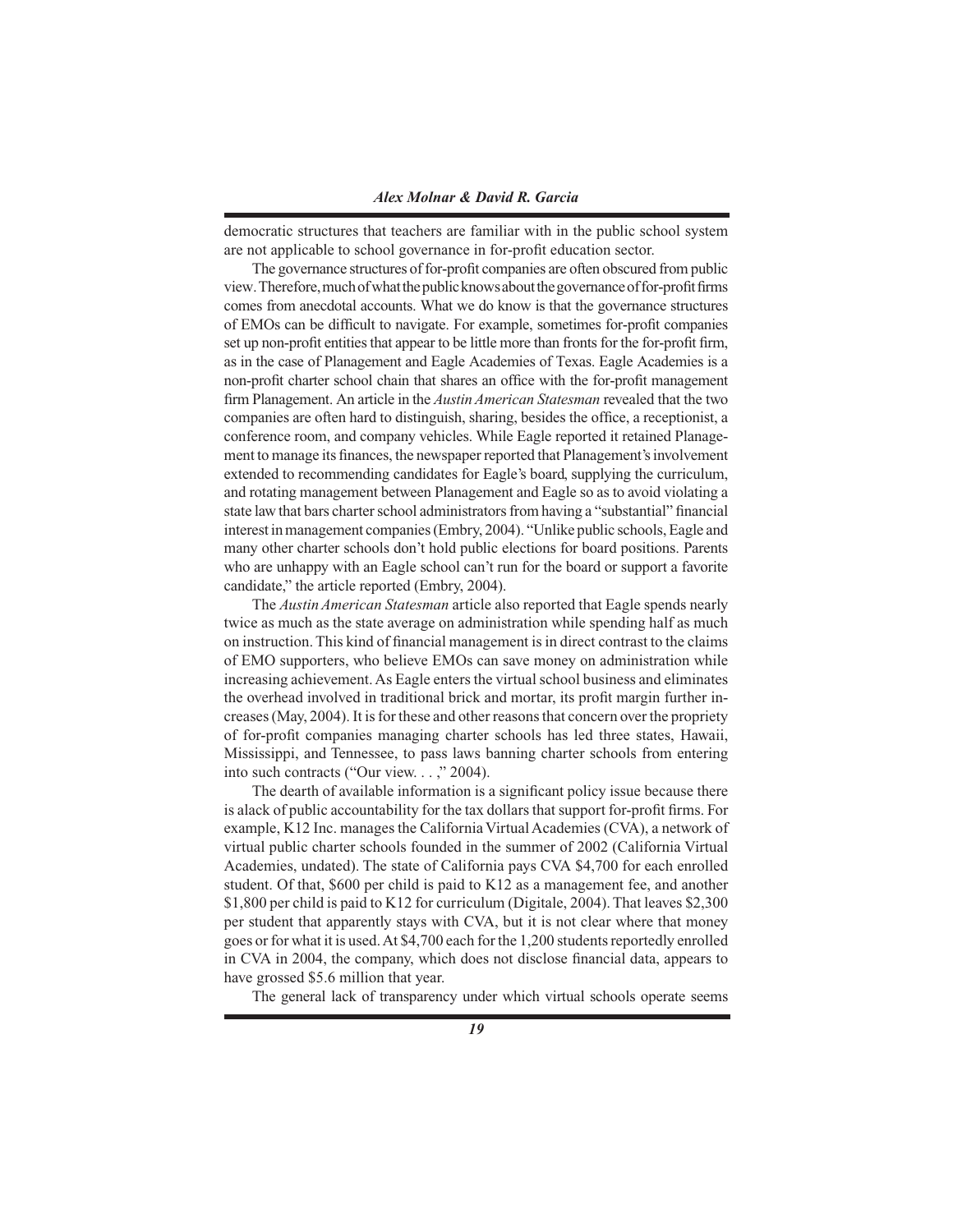## *The Expanding Role of Privatization in Education*

prone to a lack of accountability and even fraud. For instance, the Ohio state education department reported that a large number of children enrolled in virtual schools in the state were not taking an achievement test mandated by the state. The Ohio state senate responded by passing an amendment to the state budget requiring that children in online schools who fail to take the test two years in a row be expelled and prevented from enrolling in another online school (Oplinger & Willard, 2005). If other states follow Ohio's lead, the result could place a damper on virtual school growth.

## *The Broader Application of Privatization in Education Policy*

 Teachers should be mindful that legislators have attempted to introduce market forces into public education as part of a backlash against what they considered entrenched public education bureaucracies. Privatization proponents argue that private companies competing for business in an education market will force the public education bureaucracies to reform or be dismantled. Within this context, standards and accountability policies at both the federal and state level have helped establish an enduring framework for spreading privatization in public education. Contemporary accountability policies may be traced back to the 1980s and the release of *A Nation at Risk* (National Commission on Excellence in Education, 1983). This report helped shift the focus of education reform away from the provision of resources and toward a focus on educational outcomes as measured by test results. In theory, according to advocates, teachers benefit in such a shift in focus because they can organize their teaching to meet clear standards and use test results to improve their performance.

 Over the last two and a half decades privatization advocates have in policy discussions succeeded in combining the idea of educational reform through standards and outcomes with the idea of an educational marketplace. As a result education reform policy has shifted the focus of public school improvement away from the public schools themselves and toward an external market in educational services. Thus, the standards and accountability provisions of No Child Left Behind require all states to measure school academic performance using standardized tests and report school performance on a standardized report card for the expressed purpose of informing parents about possible school choices. Indeed, the very notion of keeping score according to a standardized criterion, which in many cases teachers themselves help create through assisting in the development of academic standards and assessments, creates the impression among policy makers and the general public that the "bottom line" in public education is not only measurable but that standardized test scores are the measure.

 The acceptance of a test score as the "bottom line" for school quality allows education policy-makers to propose and implement policies that mimic business practices. For example, in Arizona, policy makers initiated a comprehensive standards and accountability plan that measures school performance and then allows individual parents with students in failing schools to apply for an alternative tutoring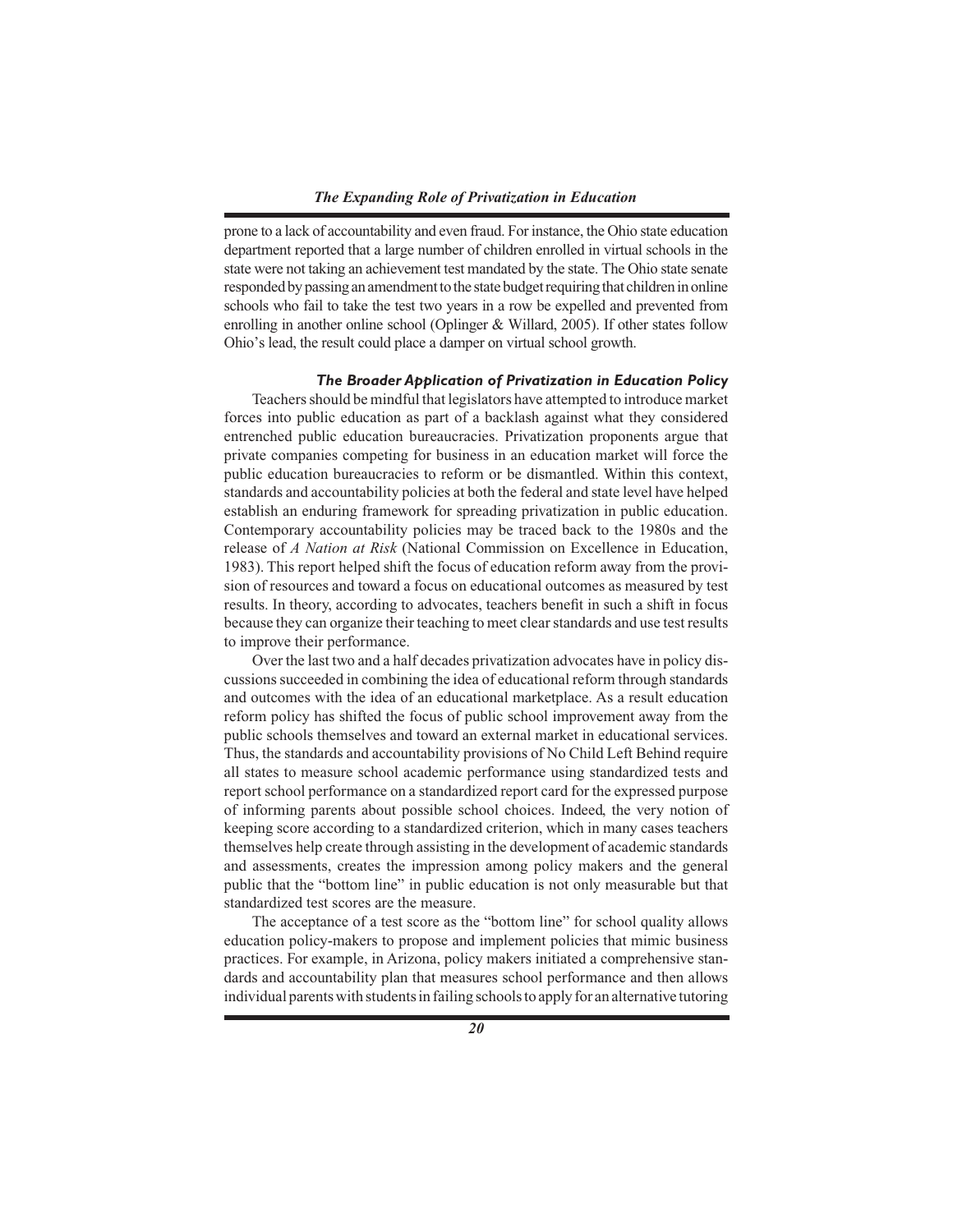program in order to meet academic standards. Furthermore, in order to be approved by the state, education service providers must guarantee in writing a stated level of academic improvement for the pupil with a timeline for improvement. The provider also shall agree to refund money to the state if the guaranteed level of academic improvement is not met (Arizona Revised Statutes). Policy makers are now using the educational "bottom line" argument to begin identifying underperforming teachers (Ryman). Once such teachers are identified, and if history is any indication, then policy makers will likely turn to policies that encourage privatization, including outside public education, for solutions.

# **Closing**

The question of whether for-profit education is economically viable is completely separate from that of whether it is educationally sound. The evidence of its educational value is weak; that of its economic viability remains an open question. It is not clear whether schools—or, more to the point, students—will benefit as a result of adopting business models. There is no clear evidence that the movement of public school districts to become more like businesses improves the quality of education they provide. This also seems to be the case with charter schools and the for-profit companies that manage them. Notwithstanding anecdotal reports of success and charters' popularity with some parents, the evidence suggests that charter students are not faring better academically than their peers in traditionally run public schools (Bracey, 2005). For example, the just-released RAND evaluation of Edison Schools reported uncertainty about whether Edison Schools' performance was comparable or superior to matched comparison schools (Rand Corp., 2005; Gill et al, 2005). It is therefore reasonable, at this point, to argue that the continued expansion of the for-profi t education management industry in the face of mediocre educational results suggests that there is no clear demonstrated link between a successful education management business model and higher student academic performance.

 If previous education policy trends are an indication, the lack of academic achievement evidence will not deter policy makers from continuing to initiate policies that promote privatization in public education. Colleges of education, then, have an obligation to introduce aspiring and veteran teachers to how privatization policies have changed and will continue to change the educational workplace. Teachers must be aware of how the business models of schools managed by for-profit companies impact teacher professionalism particularly in the areas of pedagogy and decision-making. Finally, teachers will be better prepared if they understand how privatization initiatives work and compete with traditional public schools.

# **Notes**

<sup>1</sup> The other seven categories are: *Sponsorship of Programs and Activities; Exclusive Agreements; Incentive Programs; Appropriation of Space; Sponsored Educational Materi-*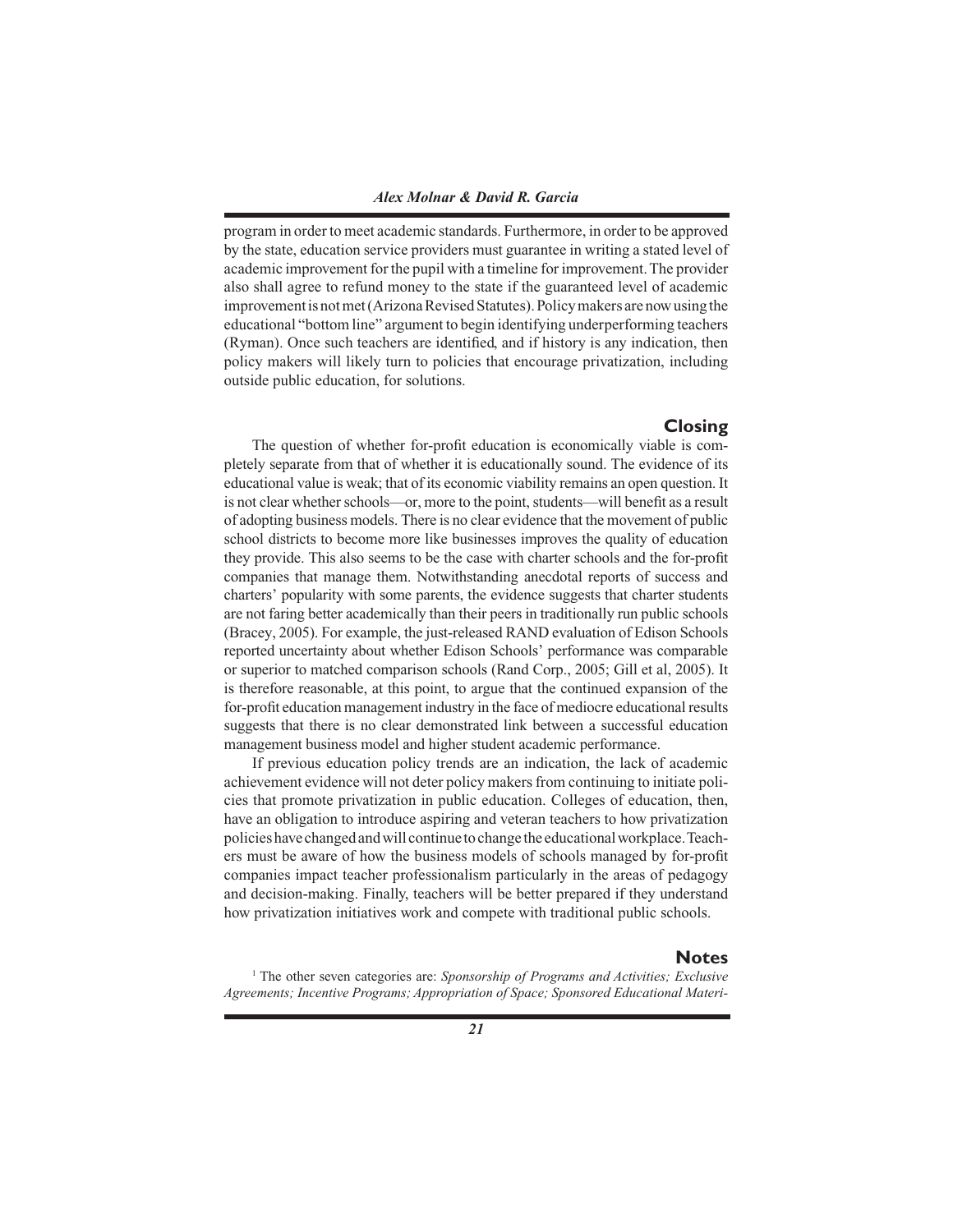*als; Electronic Marketing;* and *Fundraising*. For details on the methodology of the annual Trends reports, see: Alex Molnar, *Virtually Everywhere: Marketing to Children in America's Schools: The Seventh Annual Report on Trends in Schoolhouse Commercialism, Year 2003- 2004.* (Tempe, AZ: Education Policy Studies Laboratory, Arizona State University, 2004). The category covers references to private management of public charter and district schools, private schools that receive publicly funded students through voucher programs, and other related topics. In recent years, the category has been refined to capture references to such topics as private tutoring companies retained by public school districts and paid for with federal education aid under NCLB.

<sup>2</sup> The CERU studies on commercialism in schools use media references, tracked through a variety of databases, as a proxy to measure the growth and scope of such commercialism in general. The focus of these studies is on numbers, and while they offers some assessment of the tenor of media references, they do not provide a systematic assessment of their content.

# **References**

Arizona Revised Statutes, (15-241.Q).

- Association of Community Organizations for Reform Now and American Institute for Social Justice. (2004). *Accountability left behind—While children and schools face high stakes testing, tutoring companies get a free ride.* Washington, DC & Dallas, TX: Authors.
- Banchero, S. (2004, Dec. 9). Schools told to outsource tutoring. *Chicago Tribune,* p. 1.
- Bracey, G. (2005, May). *Charter schools' performance and accountability: A disconnect.*  Tempe, AZ: Education Policy Studies Laboratory, Arizona State University.
- California Virtual Academies. (Undated). California Virtual Academies home page. Available online at *http://www.caliva.org/* (Retrieved January 18, 2005).
- Digitale, R. (2004, July 17). Bennett plugs on-line schools virtues. *The Press Democrat (Riverside, CA), B1. Available online at http://www.pressdemocrat.com/local/news/ 17bennett\_b1b01\_b1\_empstreetb.html* (Retrieved July 26, 2004)
- Edison Inc. (2004, Sept. 20). Edison Schools to serve more than 250,000 students in 2004– 2005, Edison Schools Inc., corporate website, available online at *www.edisonschools. com/news/news.cfm?ID=174* (retrieved Nov. 29, 2004).
- Edison Schools. (undated). Company profile, Edison Schools Inc., corporate website. Available online at *http://www.edisonschools.com/overview/ov0.html* (retrieved Oct. 7, 2005)
- Educate Inc. (undated). Corporate website, available on line at *http://www.educate-inc.com*  (Retrieved May 24, 2005).
- Embry, J. (2004, Sept. 17). Line separating school, private firm is blurred. *Austin American*-*Statesman. Available online at http://www.statesman.com/news/content/auto/epaper/editions/sinday/news\_14d4f282634140e* (Retrieved September 23, 2004).
- Ewers, J. (2005, Sept. 29). Chris Whittle: Still thinking big. *US News & World Report. Available online at http://www.usnews.com/usnews/edu/articles/050929/29education. htm* (Retrieved Oct. 5, 2005).
- Fording, L. (2004, March 30). Education 21st Century-Style. *Newsweek Technology & Science. Available online at http://msnbc.msn.com/id/4633126/site/newsweek/* (Retrieved May 19, 2004).
- Gill, B.P., Hamilton, L.S., Lockwood, J.R., Marsh, J.A., Zimmer, R.W., & Hill, D. (2005, October). *Inspiration, perspiration and time: Operations and achievement in Edison Schools* MG-351-EDU. Santa Monica, CA: Rand Corp. Available online at *http://www.*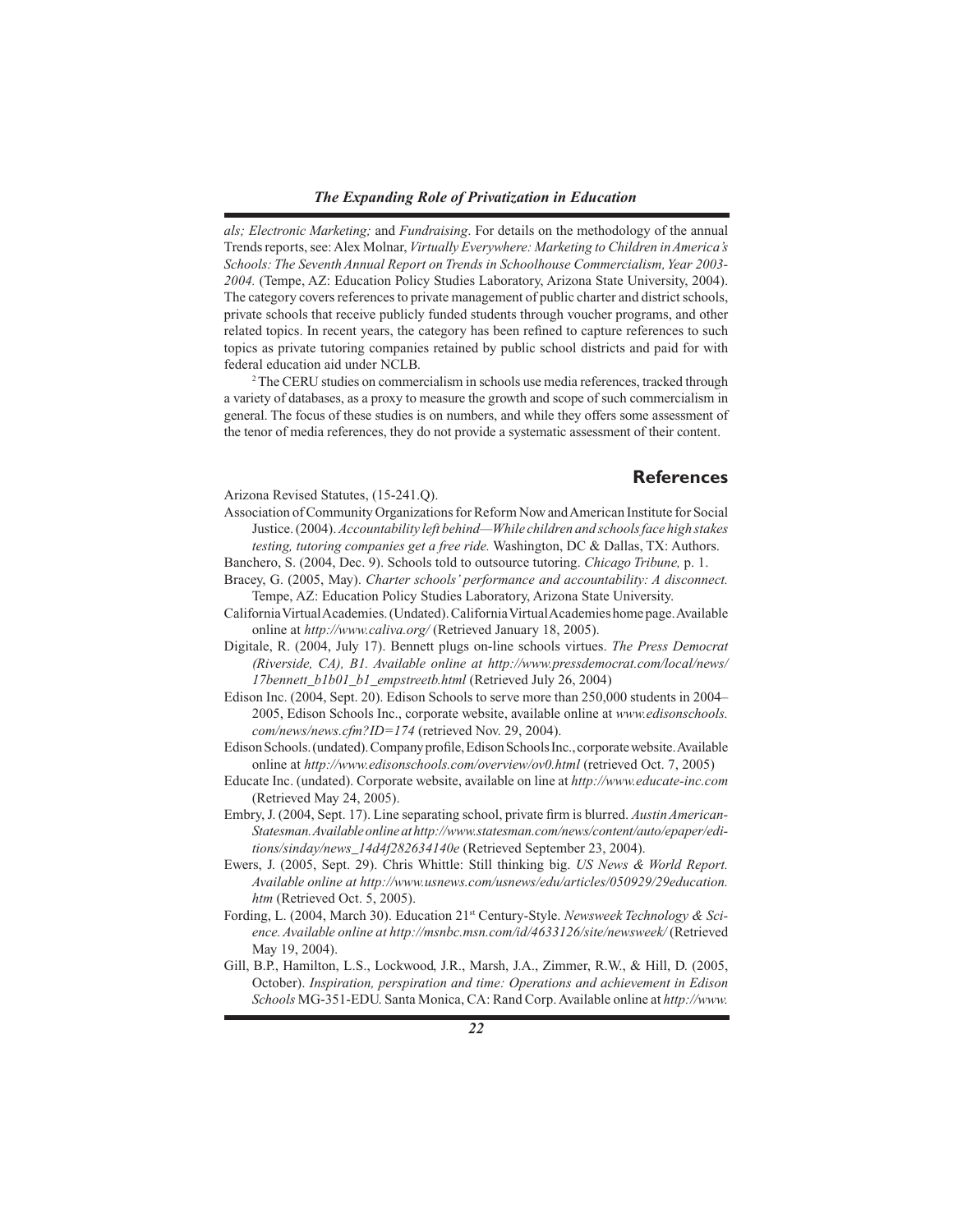*rand.org/publications/MG/MG351/* (retrieved Oct. 11, 2005).

- Lacerino-Paquet, N., Holyoke, T.H., Moser, M. & Henig, J.R., (2002). Creaming versus cropping: Charter school enrollment practices in response to market incentives. *Education Evaluation and Policy Analysis, 24*(Summer), p. 145-158.
- Levin, H. (2001, Spring). Bear market. *Education Next, 1*(1).
- May, R. P. (2004, Jan. 16). Virtually unkillable: TEA to resurrect online charters. *Austin Chronicle. Available online at http://www.austinchronicle.com/issues/dispatch/2004- 01-16pols\_feature3.html* (Retrieved July 22, 2004)
- Molnar, A. (1999). *Cashing in on Kids: Second annual report on trends in schoolhouse commercialism.* Milwaukee, WI: Center for the Analysis of Commercialism in Education, University of Wisconsin-Milwaukee.
- Molnar, A. (1996). *Giving kids the business.* Boulder, CO: Westview/Harper Collins.
- Molnar, A. (1998). *Sponsored schools and commercialized classrooms: Tracking schoolhouse commercializing trends.* Milwaukee, WI: Center for the Analysis of Commercialism in Education, University of Wisconsin-Milwaukee.
- Molnar, A., (2002). *What's in a name? The corporate branding of America's schools. Fifth annual report on trends in schoolhouse commercialism.* Tempe, AZ: Education Policy Studies Laboratory, Arizona State University
- Molnar, A. (2003). *No child left unsold: Sixth annual report on schoolhouse commercialism trends, year 2002-2003.* Tempe, AZ: Education Policy Studies Laboratory, Arizona State University
- Molnar, A., & Garcia, D. (2005). *Empty calories: Commercializing activities in America's schools. The Eighth Annual Report on Schoolhouse Commercialism Trends: 2004-2005.*  Tempe, AZ: Education Policy Studies Laboratory, Arizona State University, available online at *http://www.asu.edu/educ/epsl/CERU/Annual%20reports/EPSL-0511-103- CERU.pdf* (Retrieved Aug. 3, 2006).
- Molnar, A., & Morales, J. (2000). *Commercialism@School.com. Third annual report on trends in schoolhouse commercialism.* Milwaukee, WI: Center for the Analysis of Commercialism in Education, University of Wisconsin-Milwaukee
- Molnar A., & Reaves, J.A. (2001). *Buy me! Buy me! Fourth annual report on trends in schoolhouse commercialism.* Tempe, AZ: Education Policy Studies Laboratory, Arizona State University.
- Molnar, A., Garcia, D., Bartlett, M., & O'Neill, A. (2006, May). *Profiles of for-profit education management companies 2005-2006.* Tempe, AZ: Education Policy Studies Laboratory, Commercialism in Education Research Unit, Arizona State University. Available online at *http://www.asu.edu/educ/epsl/CERU/Documents/EPSL-0605-104-CERU.pdf* (Retrieved July 21, 2006).
- Molnar, A., Garcia, D., Sullivan, C., McEvoy, B., & Joanou, J. (2005). *Profiles of for-profit education management organizations, 2004-2005.* Tempe, AZ: Education Policy Studies Laboratory, Commercialism in Education Research Unit, Arizona State University.
- Molnar, A., Wilson, G., & Allen, D. (2004, February). *Profiles of for-profit education management companies 2003-2004.* Tempe. AZ: Education Policy Studies Laboratory, Commercialism in Education Research Unit, Arizona State University. Available online at *http://www.asu.edu/educ/epsl/CERU/Documents/EPSL-0402-101-CERU.pdf* (Retrieved Dec. 12, 2004).
- National Association of Charter School Authorizes. (2005a, March). NACSA Educational Service Provider Information Clearinghouse, updated March 2005. Available online at *http://www.charterauthorizers.org/esp/esp.php.* (Retrieved May 12, 2005).